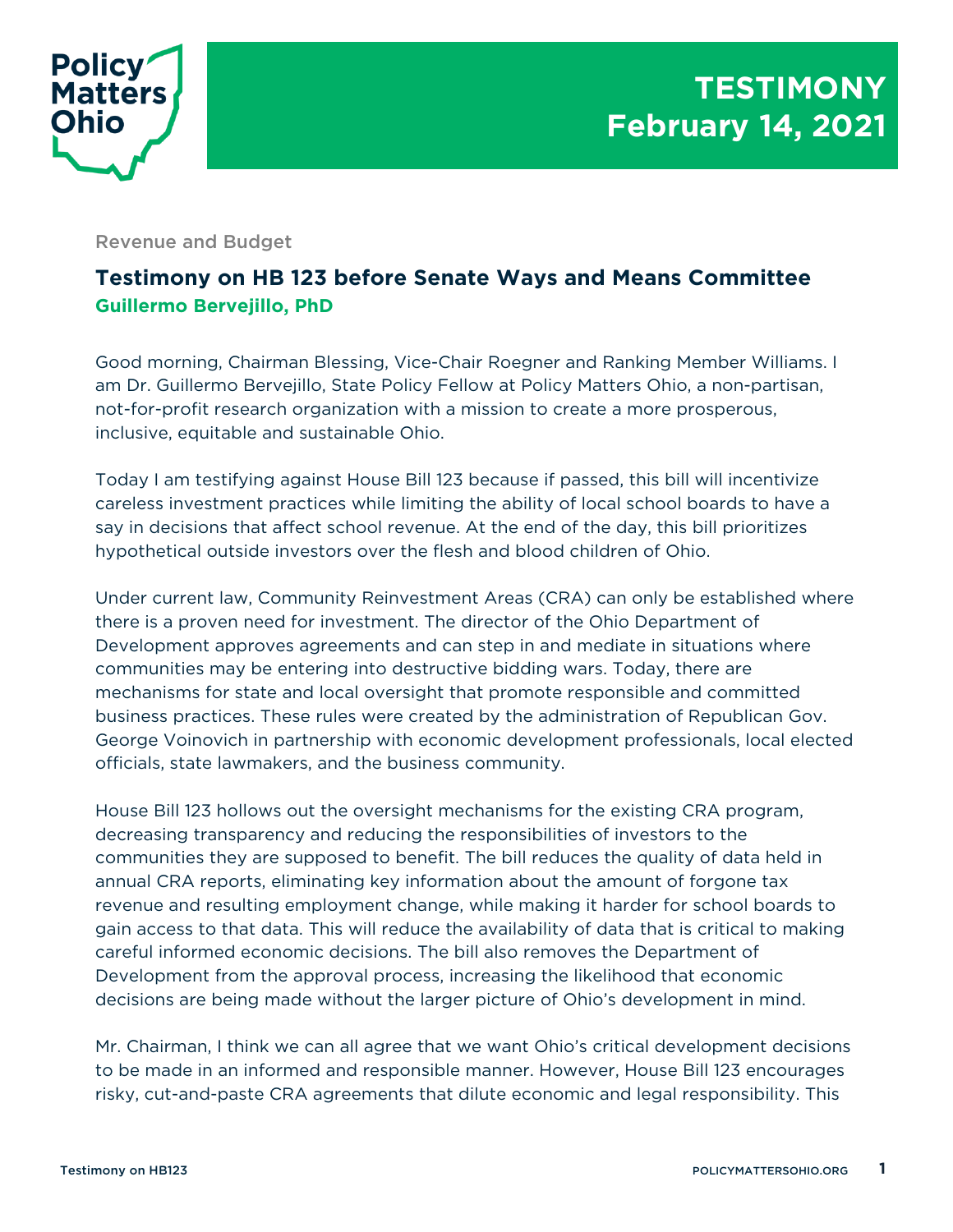bill removes the requirement that CRA agreements include clauses related to key economic development indicators and enforcement procedures.<sup>1</sup> It also prescribes a model CRA exemption agreement that, in the context of reduced oversight, will encourage investors to cut corners and take short cuts. Moreover, by reducing the severity of the consequences associated with a failed project, this bill welcomes higher risk investments. The bill narrows the window during which an investor that discontinues operations is banned from receiving new tax incentives from five years to two years. Meaning that if this bill is passed, investors will have less incentive to maintain Ohio jobs.

House Bill 123 allows investors, whose job it is to maximize profits, to reduce their costs by ignoring the wider impact of failed investments. A failed investment costs the community in the form of under-utilized infrastructure and the broader negative shockwaves that follow job-loss. Under this bill, investors will have less incentive to incur costs that would mitigate these risks. In other words, this bill encourages riskier, hit-andrun investment that has little long-term connection to Ohio.

House Bill 123 also allows municipalities to abate a higher level of taxes without consulting school district officials. When this bill was presented to this committee, Representative Fraizer was asked about what he would say to those who oppose the increase in the threshold percentage that triggers the requirement of school board approval. His only answer was to say that he was seeking to align the specifics of the CRA program with those of the TIF program. This answer completely sidesteps the central point: that is, the role of the school district – the primary beneficiary of property taxes – in the decision to abate property taxes.

The increase of the approval threshold reduces the number of officials who must be convinced of the soundness of an abated project. This makes it easier for outside investors to pressure and, in the worst cases, bully local city council people or county commissioners to approve a CRA project. Investors no longer must deal with the perspective of the Director of Development, they will not face the scrutiny of Ohio's professional educators, and they will silence the voices of Ohio's parents. If an investor believes they will benefit the community and should be privileged with this tax exemption, then let them make their case before the school board. Is that so hard to do?

After all, it is the school districts that are asked to bear the brunt of the costs of House Bill 123. Tax abatements drain resources from Ohio's school districts and schoolchildren, and this bill may deepen the damage. HB 123 raises the threshold at which municipalities must share income tax revenues gained from very large, tax-abated commercial and industrial projects. This means that school districts, which are subsidizing these property

 $<sup>1</sup>$  Sec. 3735.671. (B)</sup>